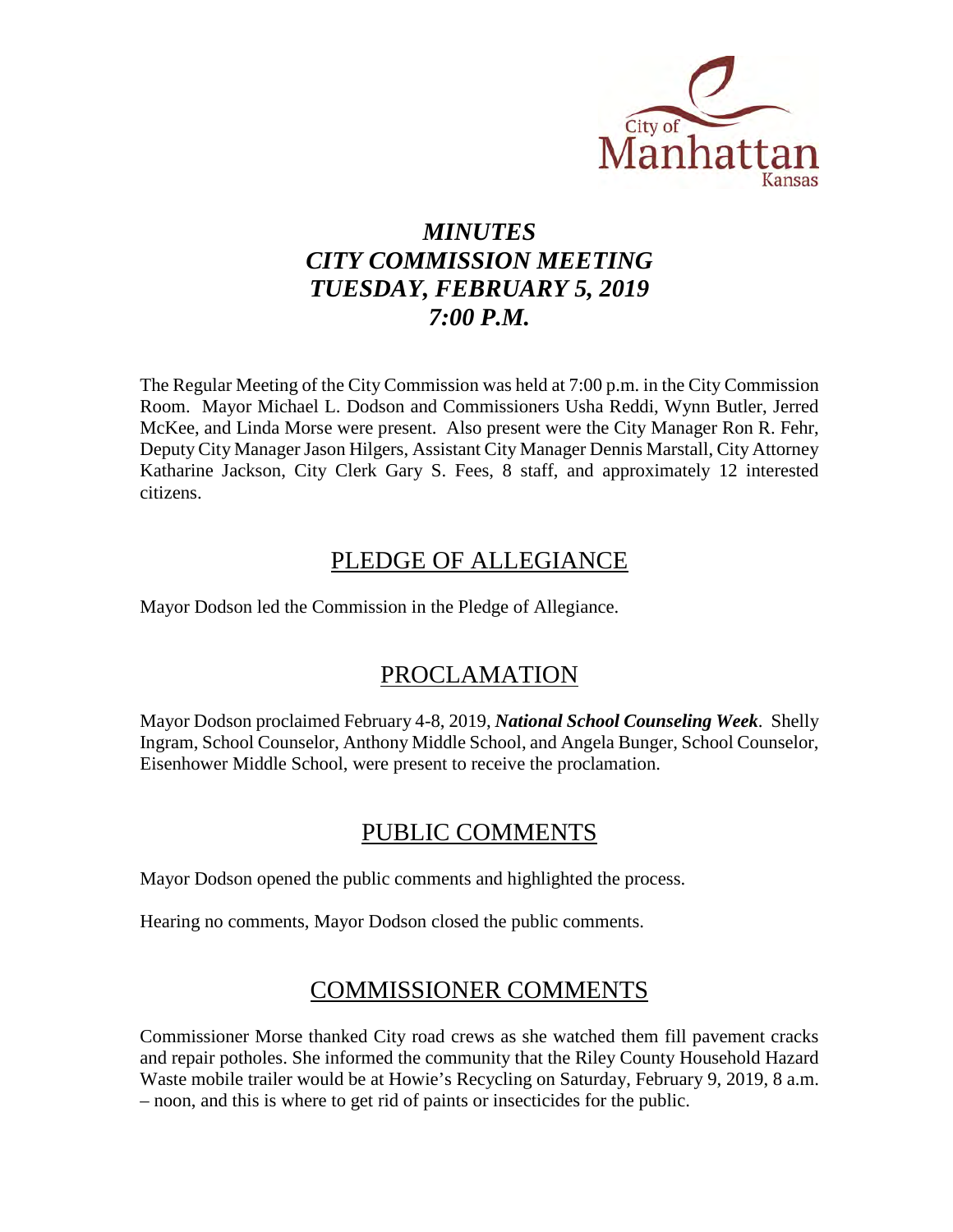# COMMISSIONER COMMENTS *(CONTINUED)*

Commissioner Butler talked about the pet licensing ordinance that was passed by the City Commission last year that included the opportunity for local veterinarians to sell pet licenses. He stated that Little Apple Veterinary Hospital and Fur Family Animal Hospital are selling pet licenses and encouraged the other local veterinarians to get on board and help sell pet licenses to also help support the Animal Shelter.

Commissioner Reddi congratulated Thom Loub, an eight-grader at Anthony Middle School, who won the Riley County Spelling Bee and wished him good luck at the state competition. She stated that she attended the Women's Leadership Summit in Manhattan and Governor Laura Kelly spoke to community leaders. She thanked City staff for the updates and items of interest posted on the City's Facebook site. She also encouraged citizens to drive carefully as the forecast is predicting ice and sleet in the early morning.

Mayor Dodson voiced his appreciation to the City street crews, first responders, and the Riley County Police Department for their tremendous efforts during the ice storm last week. He also thanked the Manhattan Fire Department for their quick response to the unfortunate tragic fire that occurred in Ogden and encouraged everyone to make sure they have smoke detectors in their homes.

## CONSENT AGENDA

(\* denotes those items discussed)

## **MINUTES**

The City Commission approved the minutes of the Special City Commission Meeting held Tuesday, January 29, 2019.

### **CLAIMS REGISTER NOS. 2901 AND 2902**

The City Commission approved Claims Register Nos. 2901 and 2902 authorizing and approving the payment of claims from January 16, 2019 – January 29, 2019, in the amounts of \$873,620.05 and \$1,264,987.60, respectively.

### **FIRST READING – AMEND – SALE OF CEREAL MALT BEVERAGES**

The City Commission approved first reading of the ordinance regulating the sale of cereal malt beverage containing not more than 6% alcohol by volume, and amending Section 4-1 of the Code of Ordinances relating to the regulations and sale of alcoholic liquor and cereal malt beverages.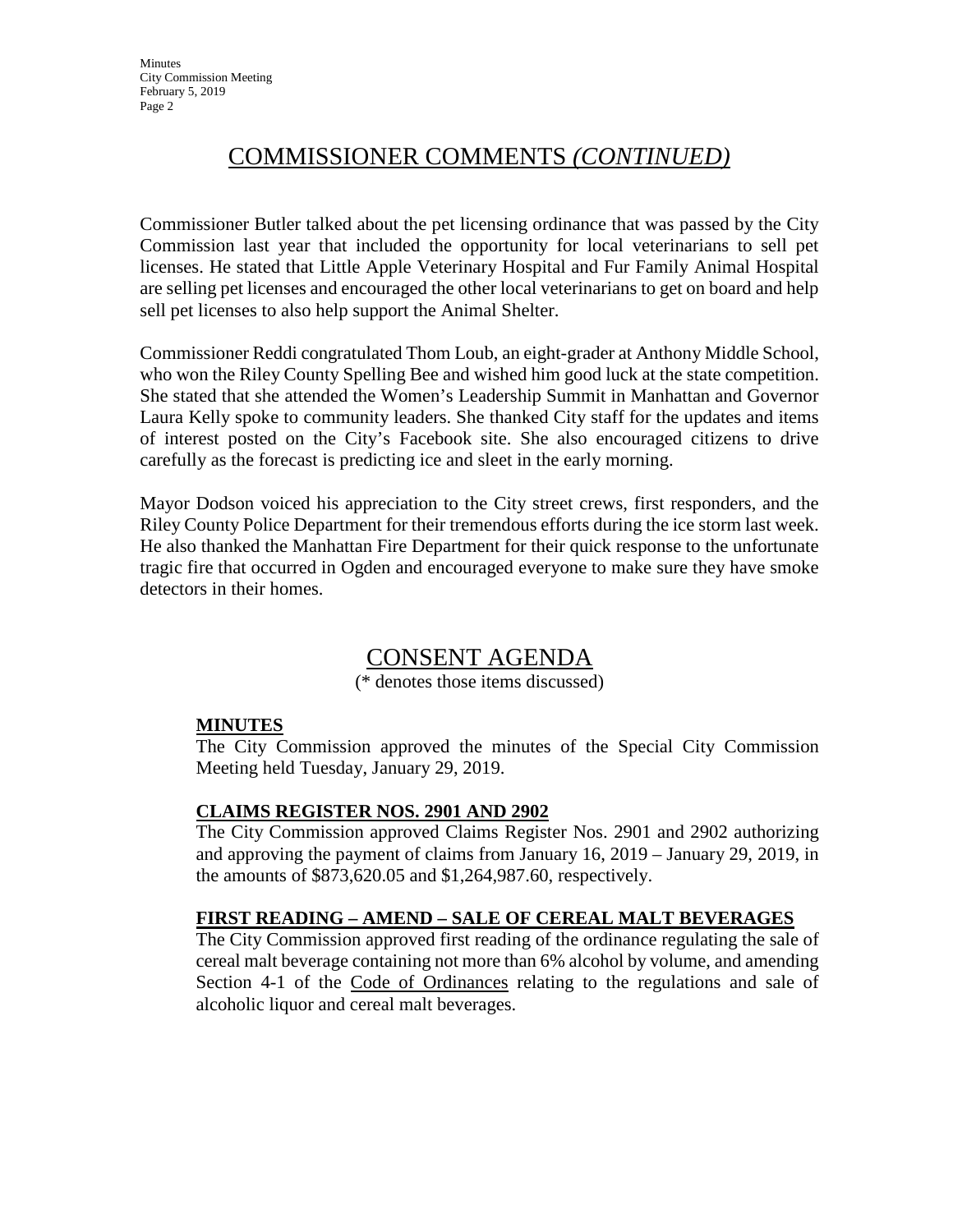# CONSENT AGENDA *(CONTINUED)*

### **RESOLUTION NO. 020519-A – SUPPORT FOR HOUSING TAX CREDIT – LOT 36, LEDGESTONE RIDGE, UNIT TWO**

The City Commission approved Resolution No. 020519-A indicating the City of Manhattan's support for Zimmerman Properties, LLC, to apply for tax credits from the State of Kansas to pursue an affordable senior housing development on Lot 36, Ledgestone Ridge, Unit Two.

### **NEGOTIATE AGREEMENT – PROFESSIONAL SERVICES – SETH CHILD SANITARY SEWER INTERCEPTOR IMPROVEMENTS (SS1809, CIP #WW159P)**

The City Commission accepted the recommendation of the Selection Committee and authorized City Administration to negotiate a professional services contract with Bartlett & West, Inc., of Manhattan, Kansas, for the Seth Child Sanitary Sewer Interceptor Improvements project (SS1809, CIP #WW159P).

### **AWARD CONTRACT – THE AMES ADDITION – SANITARY SEWER (SS1804), WATER (WA1805), AND STREET (ST1805) IMPROVEMENTS**

The City Commission accepted the Engineer's Opinion of Probable Cost in an amount of \$640,165.00 (\$133,430.00 for the sewer project, \$64,535.00 for the water project, and \$442,200.00 for the street project), and awarded and authorized the Mayor and City Clerk to execute a construction contract, in a total amount of \$589,176.15, to Bayer Construction Company, Inc., of Manhattan, Kansas, for the The Ames Addition Sanitary Sewer (SS1804), Water (WA1805), and Street (ST1805) Improvements.

### **AWARD CONTRACT – SUNSET ZOO PARKING LOT IRRIGATION PROJECT (SZ1801, CIP #SZ032P)**

The City Commission accepted the Landscape Architect's Opinion of Probable Cost in the amount of \$34,250.00; accepted the explanation of the Director of Parks and Recreation as to why the bids exceeded the Landscape Architect's Opinion of Probable Cost by more than 7%; accepted the bid of Blueville Nursery, Inc.; and awarded and authorized the Mayor and City Clerk to execute a construction contract in the amount of \$37,860.50 with Blueville Nursery, Inc., of Manhattan, Kansas, for the Sunset Zoo Parking Lot Irrigation project (SZ1801, CIP #SZ032P), to be paid from the excess 2009 Quality of Life sales tax.

## **REJECT BID – WASTEWATER TREATMENT PLANT MECHANICAL, ELECTRICAL, AND PLUMBING IMPROVEMENTS (SS1712)**

The City Commission accepted the Engineer's Opinion of Probable Cost in the amount of \$1,773,950.00; rejected the one bid received, in the amount of \$3,035,000.00, from DL Smith Electrical Construction, Inc., of Topeka, Kansas; and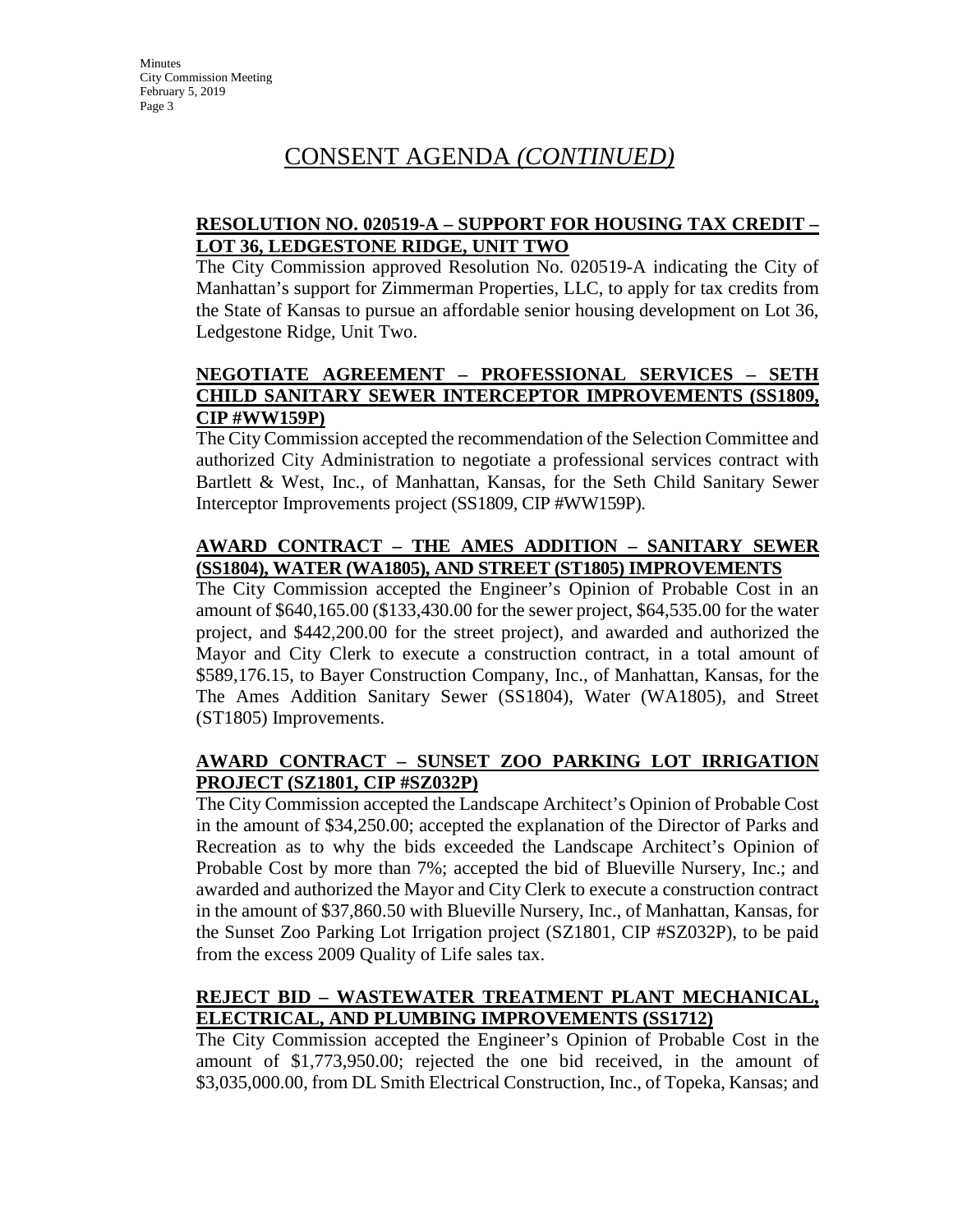# CONSENT AGENDA *(CONTINUED)*

#### **REJECT BID – WASTEWATER TREATMENT PLANT MECHANICAL, ELECTRICAL, AND PLUMBING IMPROVEMENTS (SS1712)** *(CONTINUED)*

authorized City Administration to negotiate a contract amount to be approved at a later date for the Wastewater Treatment Plant Mechanical, Electrical, and Plumbing (MEP) Improvements Project (SS1712).

#### **BOARD APPOINTMENTS**

The City Commission approved the following appointments by Mayor Dodson to various boards and committees of the City.

#### *Aggieville Business Improvement District Advisory Board*

Appointment of Misty Opat, 308 Highland Pointe Drive, to the unexpired term of Jarrod Laudemann. Ms. Opat's term begins immediately and will expire December 31, 2019.

Appointment of Scott Sieben, 2233 Buckner Drive, to the unexpired term of Stacy Lambert. Mr. Sieben's term begins immediately and will expire December 31, 2020.

#### *Cemetery Advisory Board*

Appointment of Nicholas Dyer, 1113 South Mill Point Circle, to the unexpired term of Darren Baker. Mr. Dyer's term begins immediately and will expire December 31, 2021.

#### *Code Appeals Board*

Appointment of Patrick Schutter, 29863 Stone Barn Road, Wamego, Kansas, to the unexpired Builder term of Ron Hageman. Mr. Schutter's term begins immediately and will expire May 31, 2019.

Mayor Dodson opened the public comments.

Hearing no comments, Mayor Dodson closed the public comments.

Commissioner Reddi moved to approve the consent agenda. Commissioner Morse seconded the motion. On a roll call vote, motion carried 5-0.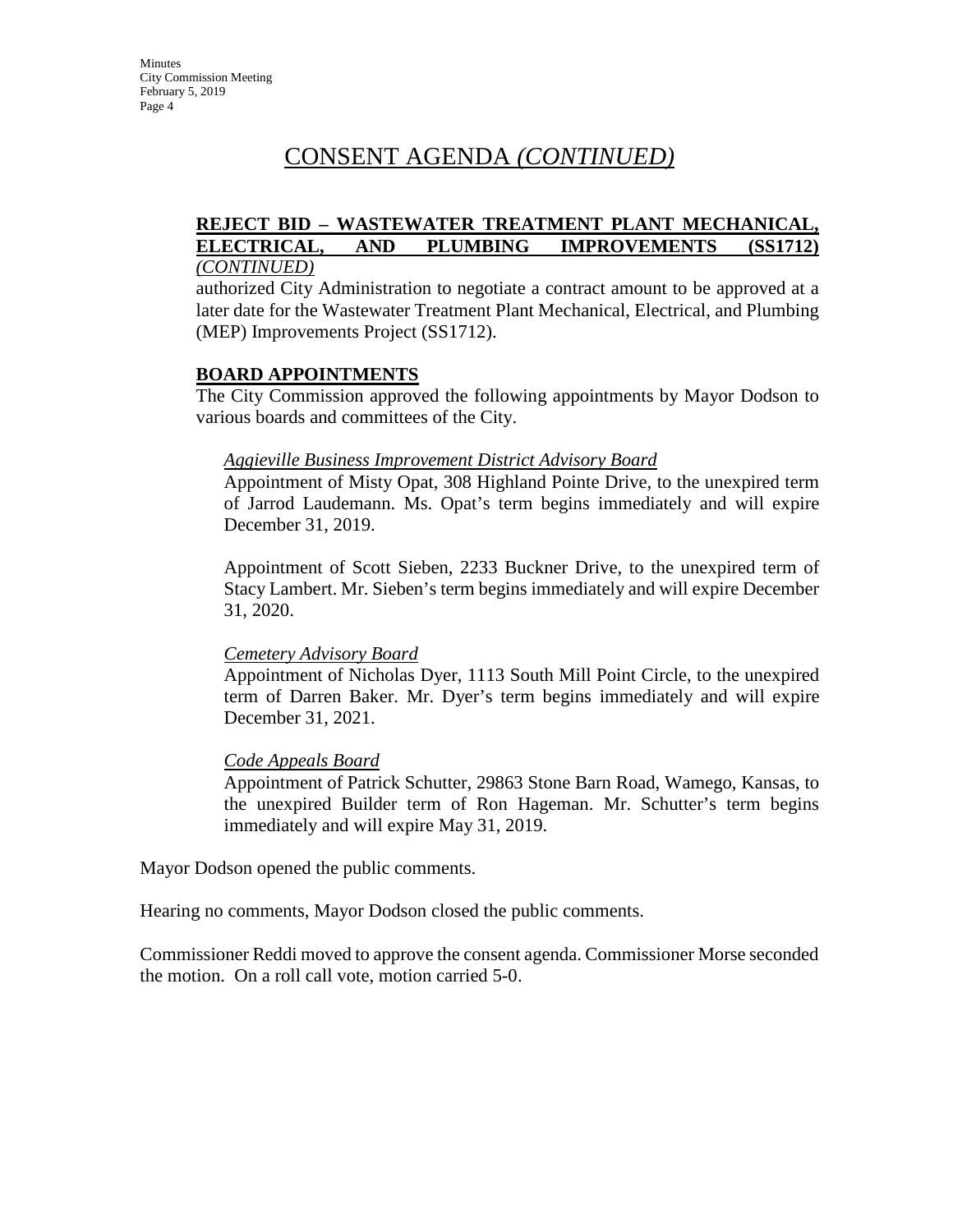**Minutes** City Commission Meeting February 5, 2019 Page 5

## GENERAL AGENDA

### **CONTRACT AMENDMENT - DESIGN SOUTHEAST NEIGHBORHOOD RECREATION CENTER AT DOUGLASS PARK (SP1702)**

Eddie Eastes, Director of Parks and Recreation, presented an overview of the item. He highlighted the Douglass Recreation Center project and the process to-date.

David Baker, Douglass Center Director, provided additional information on the survey and public meetings held. He discussed the preference for a raised track and desire for a multipurpose space that would be compatible with the middle school facilities.

Eddie Eastes, Director of Parks and Recreation, stated that without the use of Community Development Block Grant (CDBG) funds for construction, there would not be any Davis/Bacon wages required, which would allow additional budget funds for construction. He highlighted the recommendation from City Administration on the Douglass Recreation Center project. He then responded to questions from the Commission regarding the proposed elevated track and size of the building.

Bruce McMillan, Bruce McMillan AIA Architects, provided additional information on the footprint of the building, design features, and highlighted considerations with an elevated track as well as support options that would be needed.

Eddie Eastes, Director of Parks and Recreation, responded to questions from the Commission on the construction of the building.

David Baker, Douglass Center Director, provided information on the pickle ball courts proposed in the new Center as well as those currently available in the community. He then responded to questions from the Commission regarding safety considerations for the elevated track.

Commissioner Butler voiced concern about proceeding with the final project since changing the funding to bonds has property tax implications. He stated the other two centers were funded with sales tax support. He said it seems that we are revisiting this item as well as the possibility of an elevated track and it is too open-ended at this point.

Eddie Eastes, Director of Parks and Recreation, provided additional information on the multi-purpose space and informed the Commission that the Douglass Center Advisory Board was in favor of an elevated track.

David Baker, Douglass Center Director, said the community wants features at the proposed center based on responses from public meetings and survey. He stated that with a new design, there is hope to be able to include amenities to the new facility that will meet all the needs that the community has been asking for and provide equal amenities as the other two centers.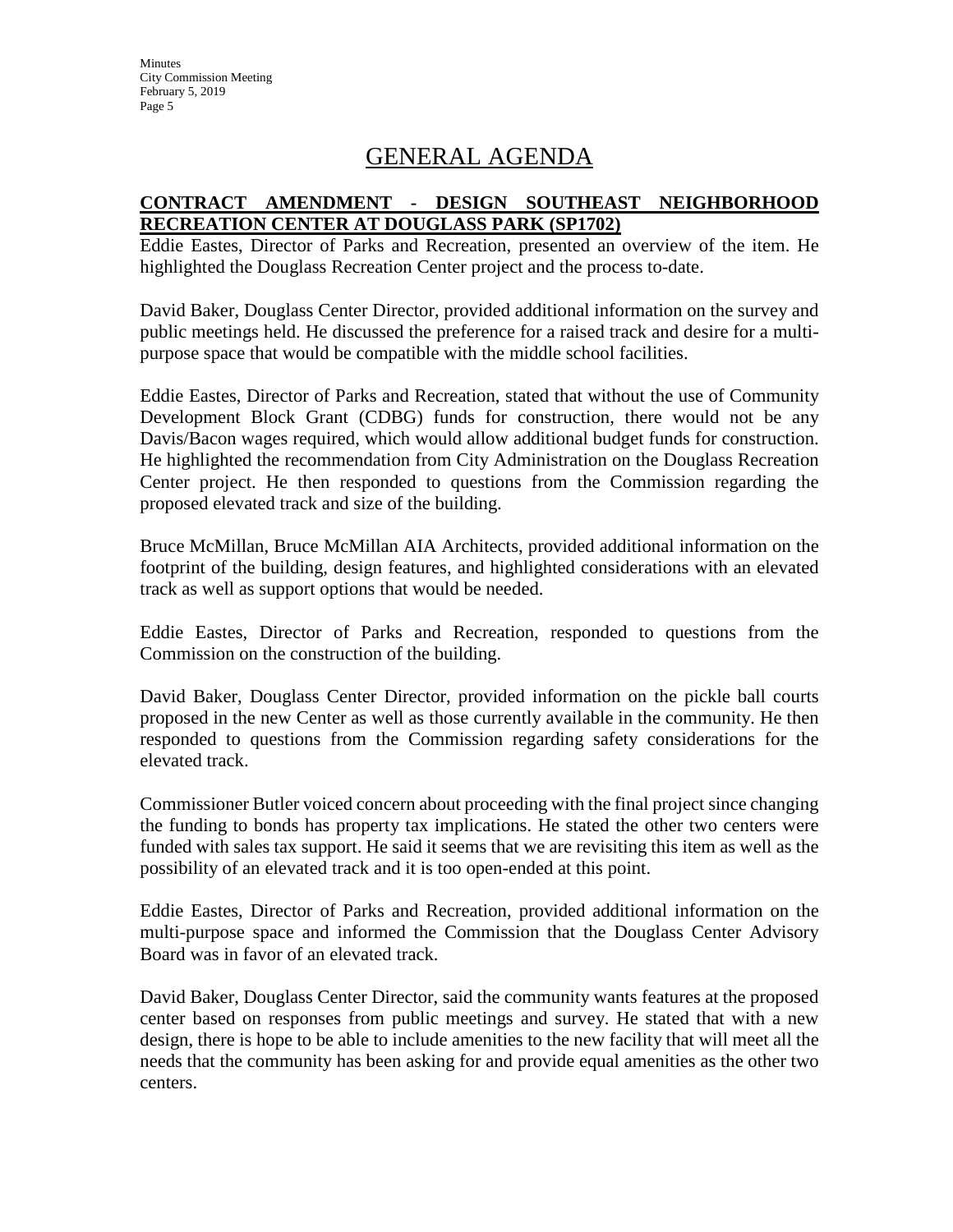## GENERAL AGENDA *(CONTINUED)*

#### **CONTRACT AMENDMENT - DESIGN SOUTHEAST NEIGHBORHOOD RECREATION CENTER AT DOUGLASS PARK (SP1702)** *(CONTINUED)*

Jason Hilgers, Deputy City Manager, responded to questions from the Commission regarding the project cost and potential funding sources.

Commissioner McKee said that he was excited to see something come back that represents what the community wants. He stated that he was encouraged by this and said we will figure out a way to get this done.

Eddie Eastes, Director of Parks and Recreation, and Jason Hilgers, Deputy City Manager, provided additional information on the use of CDBG funds and funding strategies with additional detail that will be brought back to the Commission.

Commissioner Morse stated the City made a commitment to build three recreation centers and needs to deliver on that promise. She said this situation was created by only putting two of the centers with a sales tax initiative and could have put three, but thought there was another way to fund the Douglass Center Recreation Center. She said that she appreciated re-engaging the community and voiced support of the proposed item.

Commissioner Reddi stated that a comparable center needs to be constructed and have discussed this item for several years. She said we need to think about how to keep the Douglass Center community intact and that this is truly a neighborhood center. She stated that David Baker is a strong champion to move this item forward and was willing to look at proposals from Bruce McMillan AIA Architects.

Mayor Dodson provided additional information on the item and funding considerations. He stated that this is the time to make sure these centers are all, to some degree, equitable.

Eddie Eastes, Director of Parks and Recreation, responded to questions from the Commission on the prioritization of space. He stated they have worked with Bruce McMillan and reviewed more than ten different designs for the center. He discussed the importance of multi-purpose space and programmed shared space.

Commissioner Butler said that he could agree with the action being proposed, but wanted to see the final costs before he would support the project. He stated the Douglass Center already has another building that can be used for activities.

Commissioner McKee stated that it is important to engage neighborhoods in the community, similar to the process being used for the two middle school recreation buildings.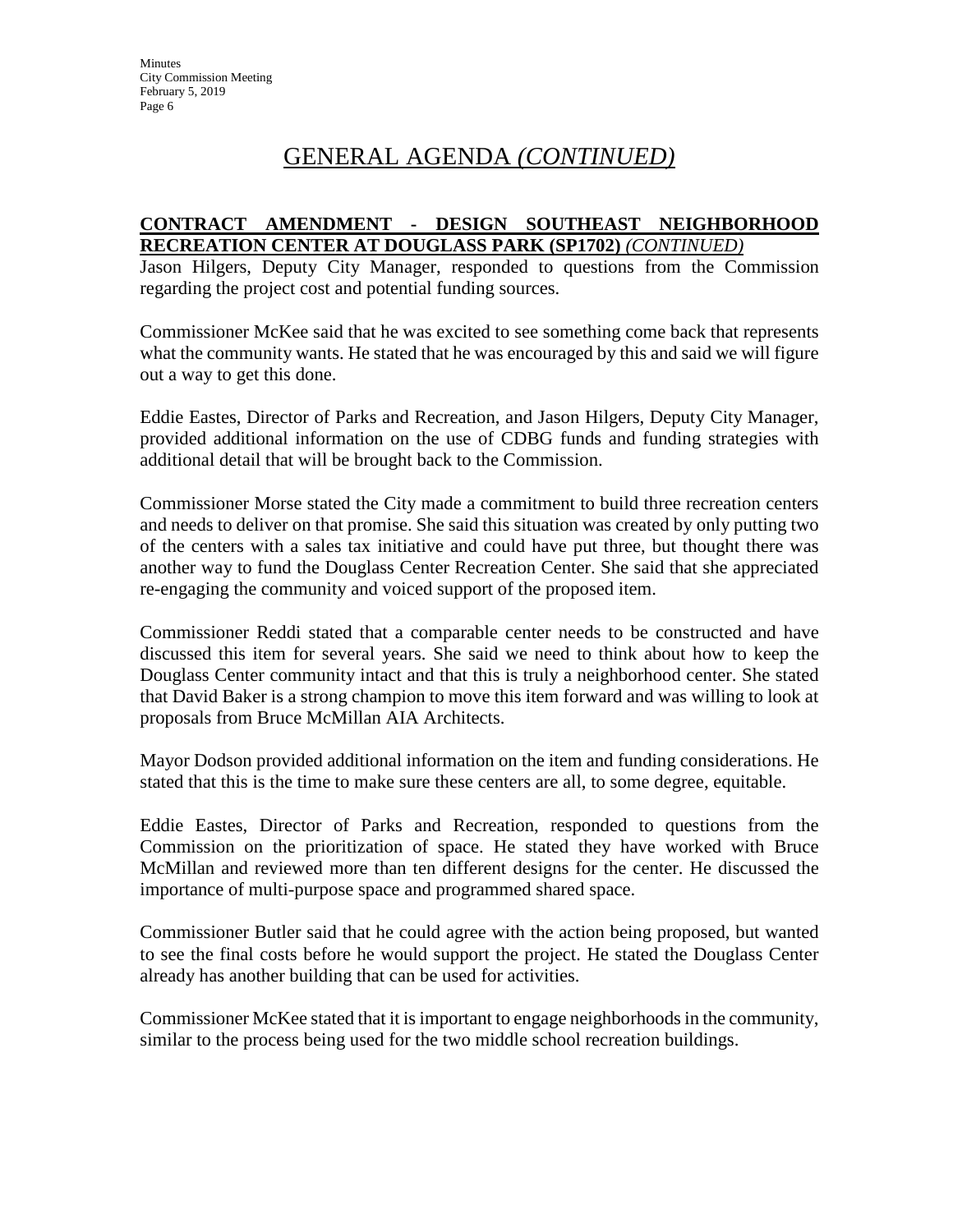## GENERAL AGENDA *(CONTINUED)*

### **CONTRACT AMENDMENT - DESIGN SOUTHEAST NEIGHBORHOOD RECREATION CENTER AT DOUGLASS PARK (SP1702)** *(CONTINUED)*

Eddie Eastes, Director of Parks and Recreation, and David Baker, Douglass Center Director, provided additional information on plans that may include a kitchen or enhance the kitchen in the Douglass Center Annex. They informed the Commission that the survey responses were from the entire community, with the highest number of responses coming from the Northview area.

Mayor Dodson opened the public comments.

Hearing no comments, Mayor Dodson closed the public comments.

After discussion and additional comments from the Commission, Commissioner Butler moved to authorize City Administration to finalize and Mayor and City Clerk to execute Contract Amendment No. 2, in the amount of \$56,545.00, with Bruce McMillan AIA, Architects, P.A., of Manhattan, Kansas, for the redesign of the SENRC at Douglass Park (SP1702). Commissioner McKee seconded the motion. On a roll call vote, motion carried 5-0.

### **RESOLUTION NO. 020519-B - SET PUBLIC HEARING DATE - ESTABLISH AGGIEVILLE TAX INCREMENT FINANCE BOUNDARY**

Jason Hilgers, Deputy City Manager, provided an overview of the item. He highlighted the Tax Increment Financing (TIF) timeline, presented a map of the proposed district, and highlighted the process as well as setting a public hearing date. He then responded to questions from the Commission regarding the District boundary and revenue projections.

Brian Johnson, City Engineer, and Jason Hilgers, Deputy City Manager, responded to questions from the Commission regarding the water line and overall connection plans for the water lines.

Mayor Dodson opened the public comments.

Hearing no comments, Mayor Dodson closed the public comments.

After discussion and comments from the Commission, Commissioner Morse moved to approve Resolution No. 020519-B setting March 19, 2019, as the date for a public hearing to establish the Aggieville Tax Increment Finance District Boundary in Manhattan, Kansas. Commissioner McKee seconded the motion. On a roll call vote, motion carried 5-0.